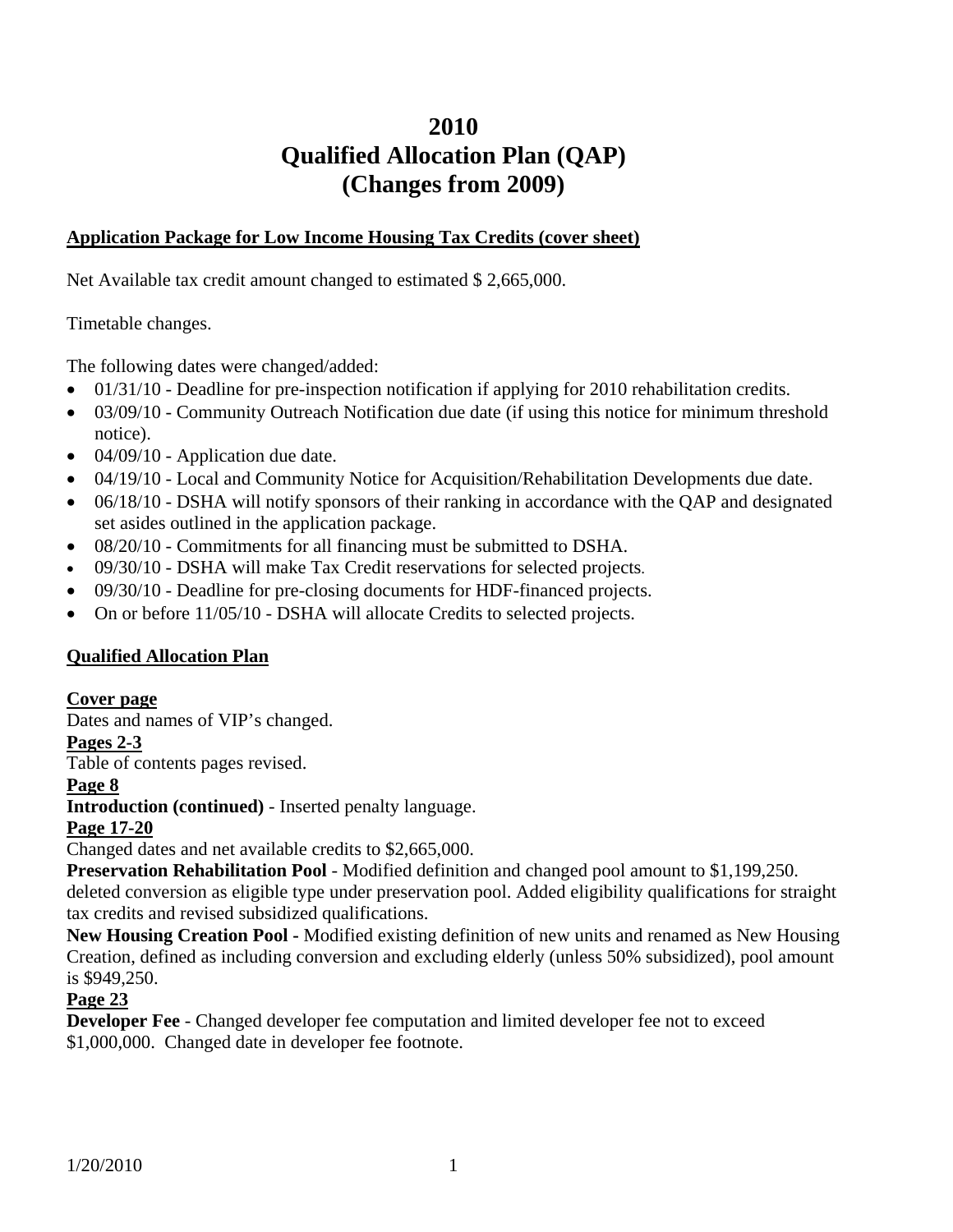## **Page 24**

**Development Team -** Deleted general contractor.

**Eligible Basis Limitations** - Updated table to reflect HUD's 221(d) 3 limits effective 01/01/09.

#### **Page 25**.

**Families in Poverty** - Updated limits to reflect HHS's 2009 limits.

**Page 26**

Replaced New Units definition with New Housing Creation Definition.

## **Page 28**

**Social Services -** Added cost of services as application requirement and services should be on a regular basis.

## **Page 32**

**Minimum Gross Square Footage -** Added four bedroom square footage requirement. Changed sq. ft to read as - square feet.

#### **Page 33**

**Local and Community Notice** - Changed due date to April 6, 2010.

## **Page 34**

**Development Team - Clarified eligibility requirements.** 

## **Page 35-36**

**Financial Feasibility** - Added subsidy confirmation, and completed checklist as minimum threshold requirement.

#### **Page 38-39**

**Additional New Units for Families in Poverty** – Changed page number reference for Families in Poverty.

**Per Unit Cost Reduction** - Updated per unit cost limitations table based on 2009 HUD 221(d) (3) limits. Updated per unit cost/ points earned example.

**Page 40**

**ADA** - Added and defined new point scoring category for Fair Housing and ADA units.

**Local Government Contribution** - Added approval verification as eligibility requirement for points. **Page 42**

**Preservation** - Updated expired affordability period dates from within 2 yrs of 2009 to 2010. **Capacity of Development and Management Team** - Deleted general contractor as member of development team, since construction contracts are bid.

**Rural Development-USDA/Other Federal Rental Subsidy** Three points will be awarded to developments that are in rural areas designated by the USDA Rural Development and have received an award of new USDA rental subsidy or other developments that have received an award of new federal rental subsidy contract (transfer of existing contracts is not considered new subsidy). Documentation of the award of the rental assistance/subsidy contract must be included in the application.

## **Page 43**

**Provision of Social Services** - Added cost details and source of funds as a requirement for point scoring eligibility and services to be available on a regular basis.

## **Page 45**

**Development and Unit Amenities -** Modified examples of amenities and added eligibility language and penalty.

## **Page 46**

**Energy Efficiency -** Modified penalty language for non-delivery of energy efficient amenities**.**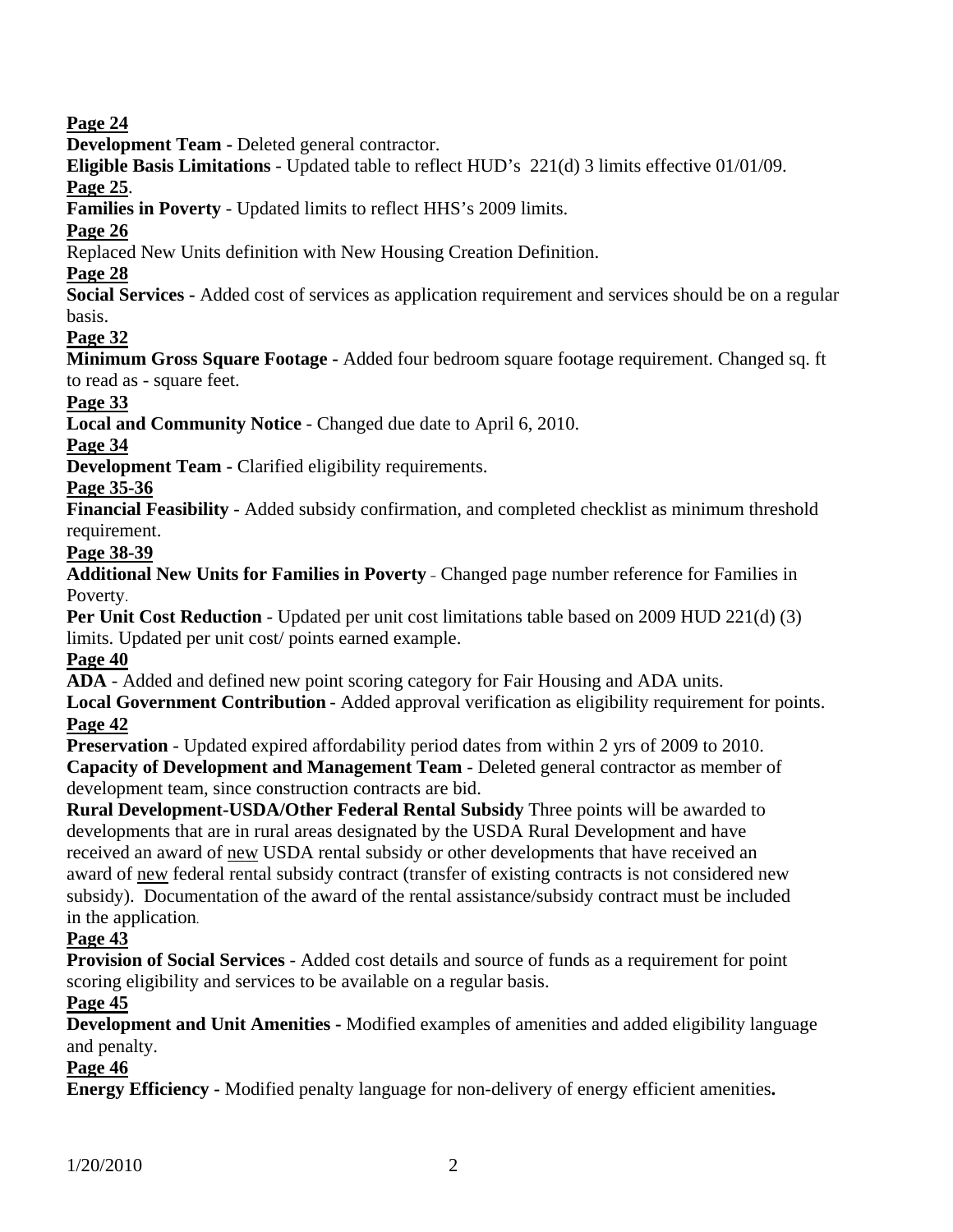**Community Outreach -** Changed due date to February 23, 2010. Added notification of existing tenants as an eligibility requirement for points. Modified examples of notification methods.

## **Page 47**

**Point System for Preservation/Rehabilitation** - Added New Housing Creation.

Added rounding method for point calculations. Added penalty point language.

## **Page 48**

**Application Process** - LIHTC application due date changed to March 26, 2010.

## **Page 51**

**Review and Selection Process -** Added penalty point assessment for subsequent application submission rounds. Clarified substantial completion and modified penalty for submitting cost certification after 90-day period.

## **Page 52**

**Forward Reservations** - Changed page number for Non-Compliance with Placed In Service Date reference.

#### **Page 53**

**Placed- in-service date** - Changed dates for meeting the 10% test as an eligibility requirement for 2010 LIHTC applications. Changed 2008 dates to read as "2009". Added at risk language for over– income tenants at time of application.

## **Page 63**

**Program Approval** - Changed Governor's name, approval date, newspaper ad dates, public hearing date and location.

## **Attachments to Qualified Allocation Plan**

## **Page 1**

Table of contents pages revised.

## **Page 2**

#### **Developer Fee** - Changed developer fee computation and limited developer fee not to exceed \$1,000,000.

# **Page 3**

Deleted footnote # 6.

## **Page 4**

**Relocation -** Added at risk language for over-income tenants at time of application.

## **Page 6**

**Vacancy Rate** - Increased vacancy rate to a range of 5-7%

#### **Page 9**

**Eligible Basis Limits -** Changed to reflect 2009 HUD 221(d) (3) limits (most current).

## **Page 12**

**Exhibit 9 - Deleted contractors resumes.** 

## **Page 13**

**Exhibit 12 -** Changed due date for local and community notification.

## **Page 14**

**Exhibit 18 -** Added cost and source of funds as exhibit requirement.

## **Page 15**

**Exhibit 20** - Modified exhibit by merging former exhibit 29 (Energy efficiency) with Exhibit 20 ( Amenities) and added Fair Housing and ADA units.

**Exhibit 21 - Changed due date to March 9, 2010. Modified section 2.**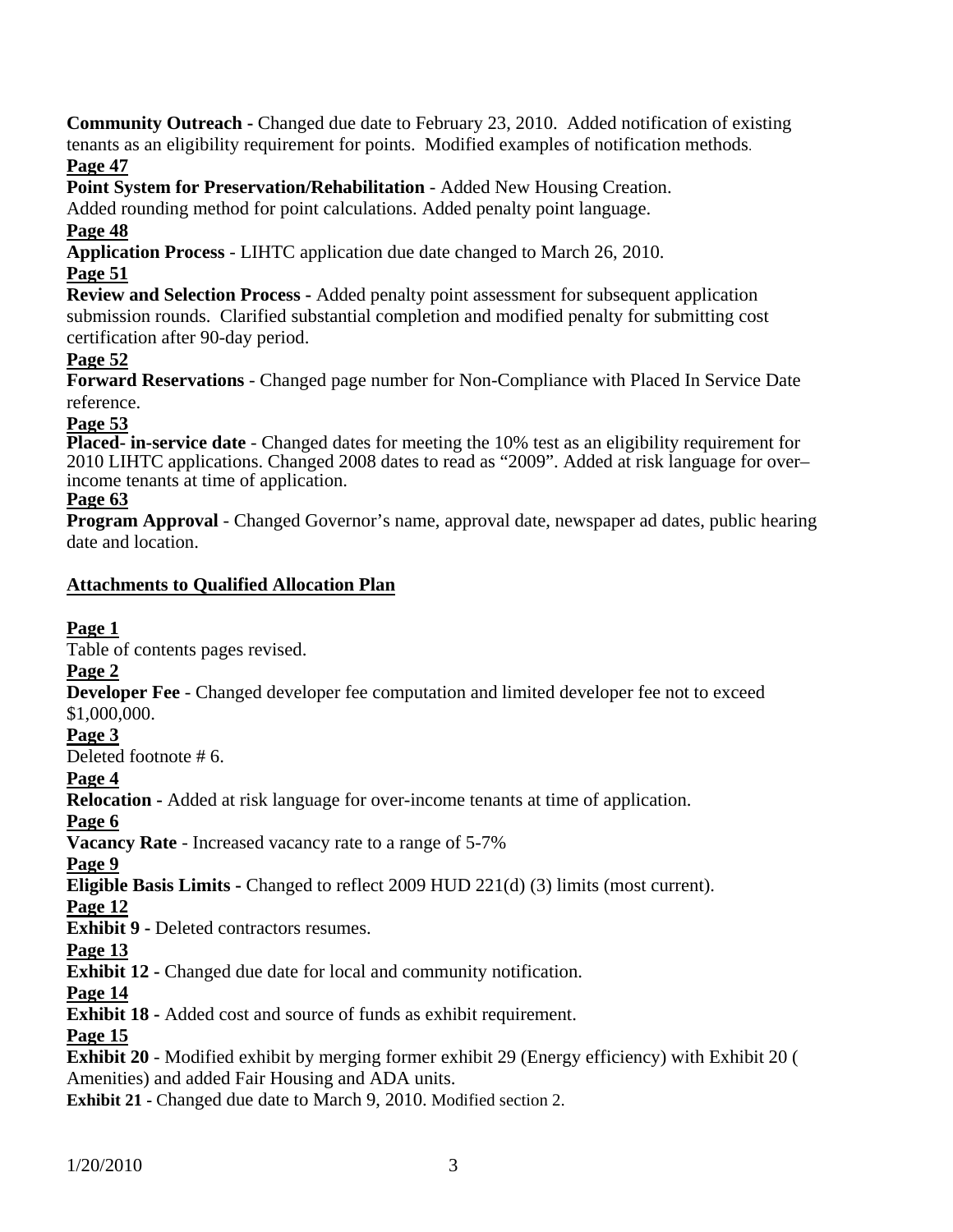## **Page 16**

**Exhibit 27 -** Clarified Phase I Environmental Audit requirements.

**Exhibit 29 -** Deleted Energy efficiency exhibit, merged old exhibit language with exhibit 20.

#### **Page 18 -19**

**Exhibit 49 -** Added requirement to include sprinkler system in Plans and Specifications.

**Exhibit 51** - Deleted (Energy Star Partnership).

**Exhibit 52 -** Details of Debt Financing, changed due date for financing commitments to 08/20/10.

**Exhibit 53** - Clarified acquisition price restrictions based on the lesser of contract price or 'as is' appraisal amount.

**Exhibit 56 -** Clarified eligible documentation of contributions.

**Exhibit 60** - Clarified substantial completion date and penalty of receiving cost cert after 90 days. **Page 21**

**Attachment 7/Market Study Guidelines** - Deleted separate amenity chart as requirement for market study.

**Page 23**

**Attachment 9** - Revised due dates in chart.

**Page 26**

**Attachment 10 -** Added completed rehabilitation checklist as scoring requirement**.** 

#### **Minimum Construction/Rehabilitation Standards**

#### **Page 28**

Added Bidding Protocol.

Added clarification to site work requirements.

#### **Page 29**

**Wood and Plastic** - Clarified base molding dimension profile.

**Thermal and Moisture Protection** - Deleted energy efficiency table reference.

**Doors and Windows - Clarified door material and hinge standards. Deleted energy efficiency table** reference.

#### **Page 30**

**Finishes** - Clarified floor finish requirements. Added carpet specification reference. Added drywall considerations i.e. keep or replace for paint finishes.

**Specialties** - Clarified blind specifications. Deleted reference to energy efficiency table. Provided additional option for exhaust fan in bathrooms.

**Equipment -** Deleted reference to energy efficiency table.

## **Pages 31-32**

**Mechanical -** Deleted reference to energy efficiency table.

**Electrical -** Deleted reference to energy efficiency table.

**Miscellaneous -** Added sprinkler system requirement. Deleted reference to energy efficiency table. Added completed rehabilitation standard checklist as a requirement.

#### **Page 34**

Added carpet specifications.

## **Page 35**

Rehabilitation Standards Checklist - Added parking lot survey requirements.

Page 47-48 - Energy Efficiency table was expanded. Also language and sample calculation regarding substitutions of energy efficiency amenities was added.Added penalty language.

Expands Federal grants to include all grants. Added 9% minimum rate for new and rehabilitation projects.